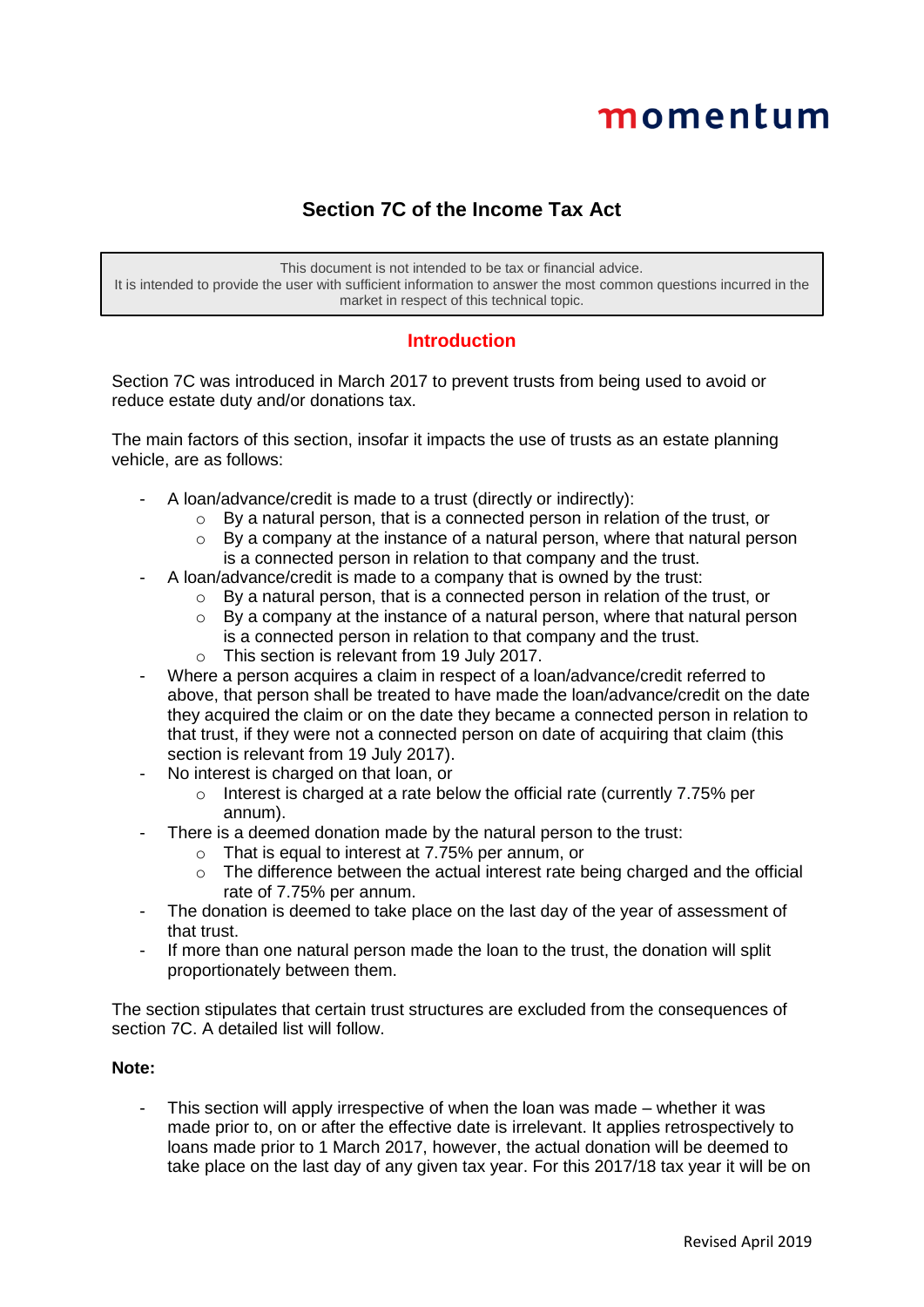28 February 2018. (This means that any donations tax payable in respect of this year of assessment will be payable by 31 March 2018.)

- When determining the deemed interest that is donated, the actual official interest rate/s will be applied during that year for the specific period that the loan existed and the specific time the rate was applicable. It is therefore not the official rate on the last day of the tax year that applies.

The official rate is determined by taking the repo rate at any given time plus one percent. When there is a change in the repo rate, the official rate changes on the first day of the following month. The official rates since the inception of section 7C is as follows:

| <b>Date</b>                      | <b>Official rate</b> |
|----------------------------------|----------------------|
| 1 April 2016 to 31 July 2017     | 7.75%                |
| 1 August 2017 to 31 March 2018   | 8.00%                |
| 1 April 2018 to 30 November 2018 | 7.50%                |
| 1 December 2018 to currently     | 7.75%                |

## **Practical implications**

#### **Is this section relevant?**

The following questions should be answered to determine if section 7C will be relevant:

- 1. If the loan is made by a natural person, is that natural person a connected person in relation to that trust?
- 2. If the loan is made by a company at the instance of a natural person, is that natural person a connected person in relation to that trust and that company?
- 3. If the loan is made to a company, that is owned by the trust, by a natural person, is that natural person a connected person in relation to that trust?
- 4. If the loan is made to a company, that is owned by the trust, by a company at the instance of a natural person, is that natural person a connected person in relation to that trust and that company?
- 5. If the loan is owed to a person other than the person who originally made the loan to the trust, is that person that acquired that loan a connected person in relation to that trust?
- 6. Is there interest being charged on the loan?
- 7. If yes, is the interest being charged less than 7.75% per annum?
- 8. Does one of the exclusions apply?

Once all the questions are answered, it will be clear whether the natural person in question is liable for donations tax or not. The following information can assist to answer the questions:

#### **Who is a connected person in relation to a trust?**

The Income Tax Act defines a connected person. A connected person in relation to a trust includes: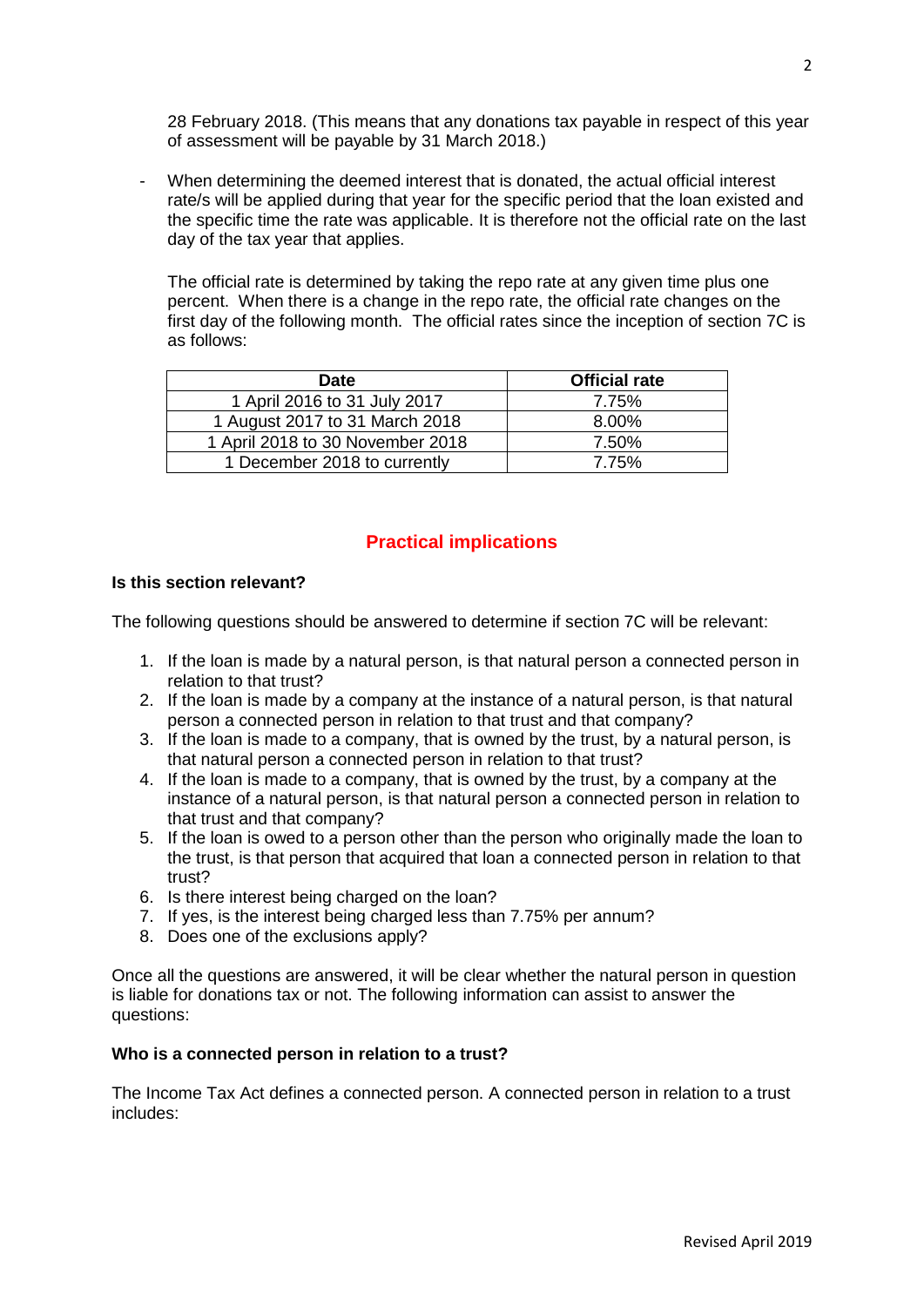- A beneficiary of that trust, and
- A connected person in relation to that beneficiary.

A beneficiary as defined as follows:

**"[B]eneficiary"** in relation to a trust means a person who has a vested or contingent interest in all or a portion of the receipts or accruals or the assets of that trust: <sup>1</sup>

This definition is very wide and has the effect that a beneficiary will include income and capital beneficiaries in relation to vested/'bewind' trusts and a discretionary trusts. A person can also be widely defined to include, natural persons, companies, close corporations, etc.

Note:

- In the context of this guide 'trust/s' will refer to discretionary trusts, unless stated otherwise.
- Beneficiary will generally be viewed as a natural person, unless stated otherwise.

A connected person in relation to a beneficiary, that is a natural person, will include any relative. A relative is defined as follows:

**"[R]elative"** in relation to any person, means the spouse of such person or anybody related to him or his spouse within the third degree of consanguinity, or any spouse of anybody so related, and for the purpose of determining the relationship between any child referred to in the definition of "child" in this section and any other person, such child shall be deemed to be related to its adoptive parent within the first degree of consanguinity; $<sup>2</sup>$ </sup>

Therefore it will include the following:

- that person's spouse;
- anybody related to that person within the third degree of consanguinity;
- anybody related to that person's spouse within the third degree of consanguinity; and
- the spouse of anybody related within the third degree of consanguinity to that person or to that person's spouse.

A spouse is defined as:

**"[S]pouse"**, in relation to any person, means a person who is the partner of such person—

(*a*) in a marriage or customary union recognised in terms of the laws of the Republic;

(*b*) in a union recognised as a marriage in accordance with the tenets of any religion; or

(*c*) in a same-sex or heterosexual union which is intended to be permanent,

and **"married"**, **"husband"** or **"wife"** shall be construed accordingly: Provided that a marriage or union contemplated in paragraph (*b*) or (*c*) shall, in the absence of proof to the contrary, be deemed to be a marriage or union out of community of property;<sup>3</sup>

Based on this definition the following will include connected persons in relation to a natural person:

- Children (first degree of consanguinity)
- Grandchildren (second degree of consanguinity)

**.** 

<sup>1</sup> Section 1 of the Income Tax Act

 $2$  See 1 above.

 $3$  See 1 above.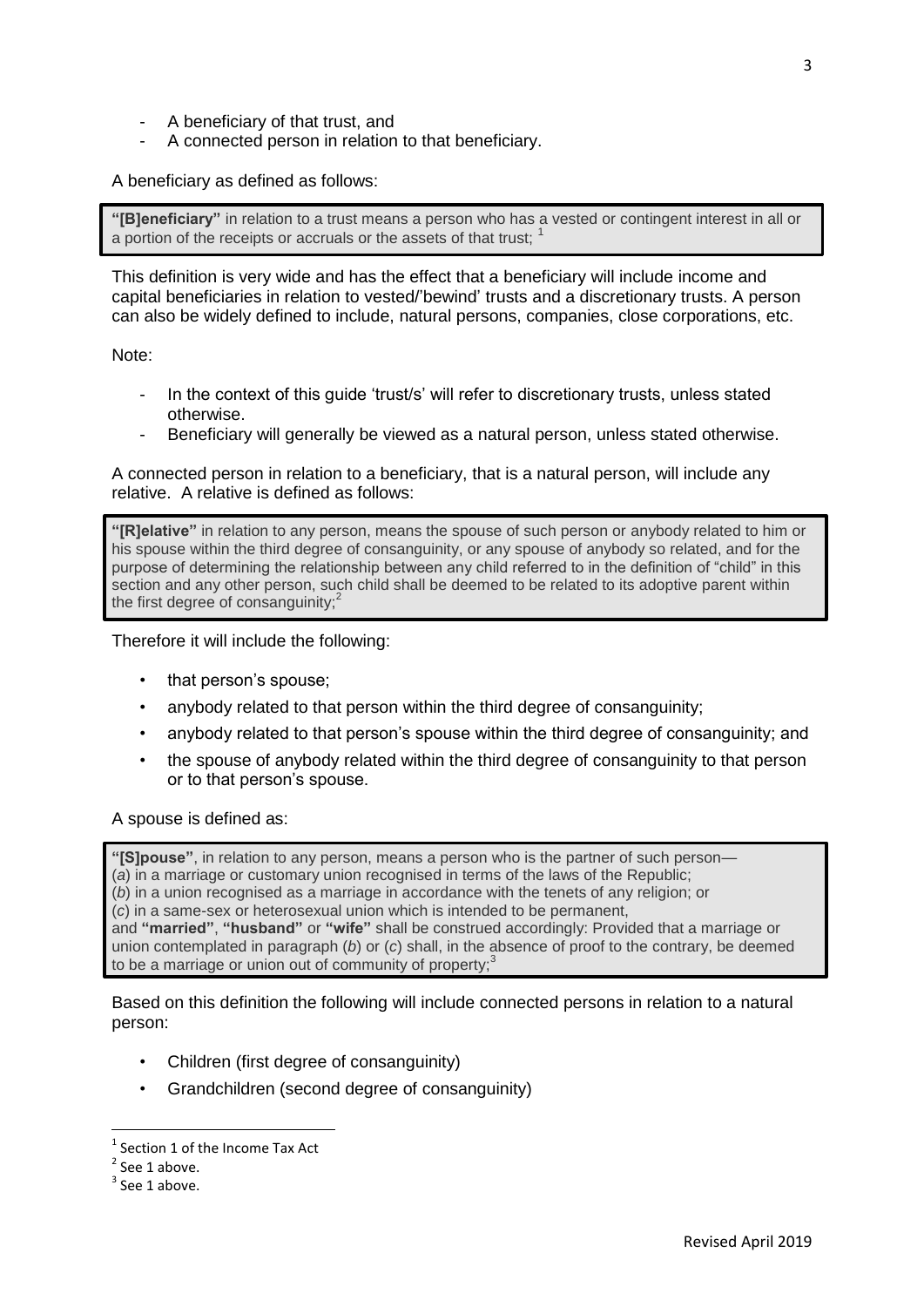- Great-grandchildren (third degree of consanguinity)
- Parents (first degree of consanguinity)
- Grandparents (second degree of consanguinity)
- Great-grandparents (third degree of consanguinity)
- Brothers and sisters (second degree of consanguinity)
- Nephews and nieces (third degree of consanguinity)
- Uncles and aunts (third degree of consanguinity)

**Example:** Peter is a beneficiary of the Rabbit Family Trust. If one of the following persons lent money to the trust, either in their personal capacity or via a company or acquired a claim in respect of a loan made to a trust, the transaction will be affected by section 7C:



**Note –** All persons related to the spouse to the third degree is also included in this application and will also be seen as a connected person in relation to Peter and therefore the trust.

## **Who is a connected person in relation to a company?**

It will essentially include any person that individually or jointly with any connected person in relation to that person, holds, directly or indirectly, at least 20% of the shares or voting rights in that company. In relation to a trust, it will be where the trust or the trust's beneficiary holds 20% shares or voting rights in the company.

Therefore, where that person holds less than 20% shares or voting rights in that company, that person is not a connected person in relation to the company and the provisions of section 7C will not apply.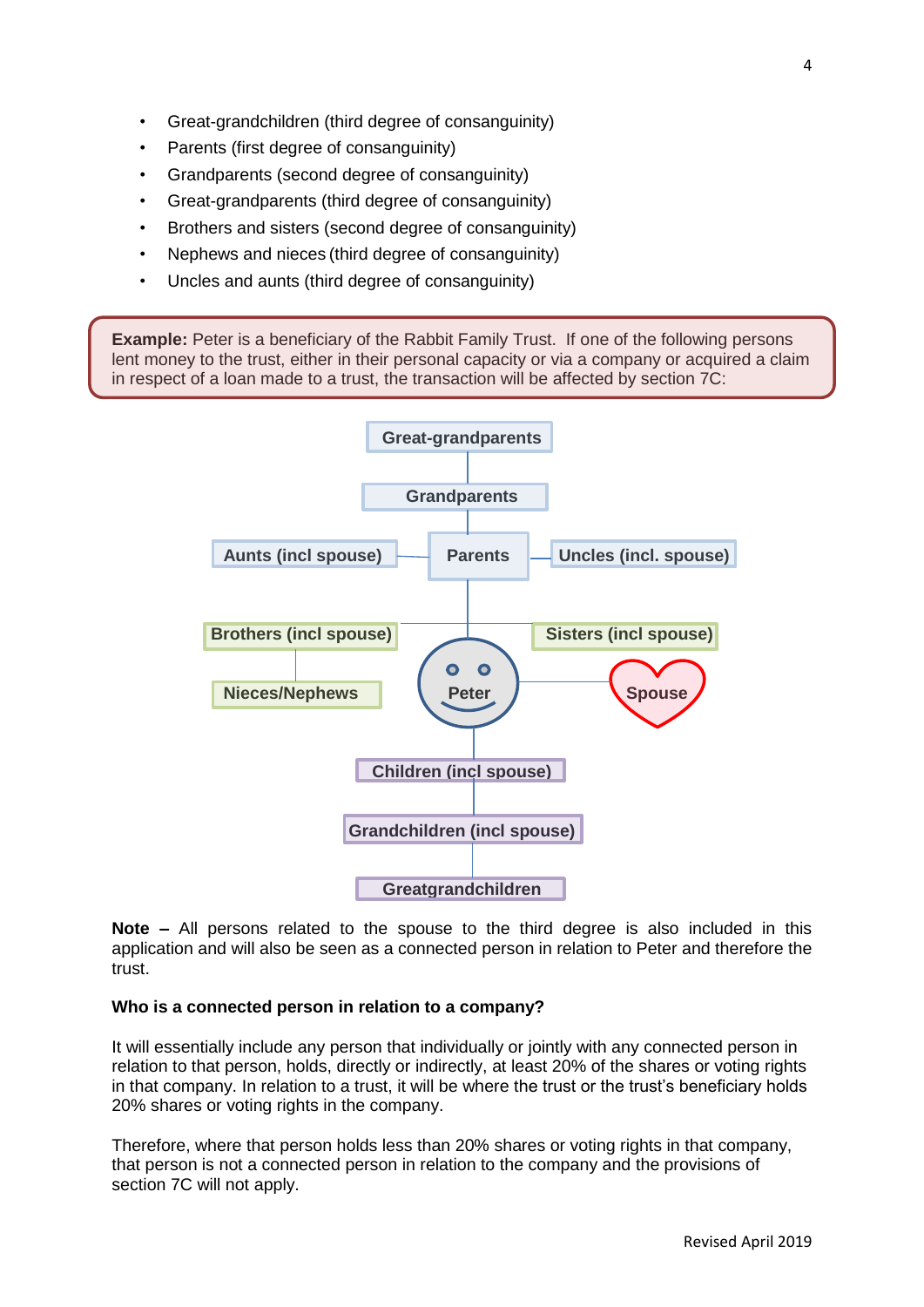Therefore, the following structure will also fall within the ambit of section 7C:



If all the requirements of section 7C are met, Peter may be liable for donations tax on the deemed donation triggered by the loan made to the trust.

Where the company is owned by the trust and a loan is made to the trust by this company, section 7C will also apply if the trust or a beneficiary of the trust holds 20% of the shares or voting rights in that company. The following example will illustrate this point:



**Example:** Rabbit Family Trust owns Rabbit (Pty) Ltd. Peter has made a loan to Rabbit (Pty)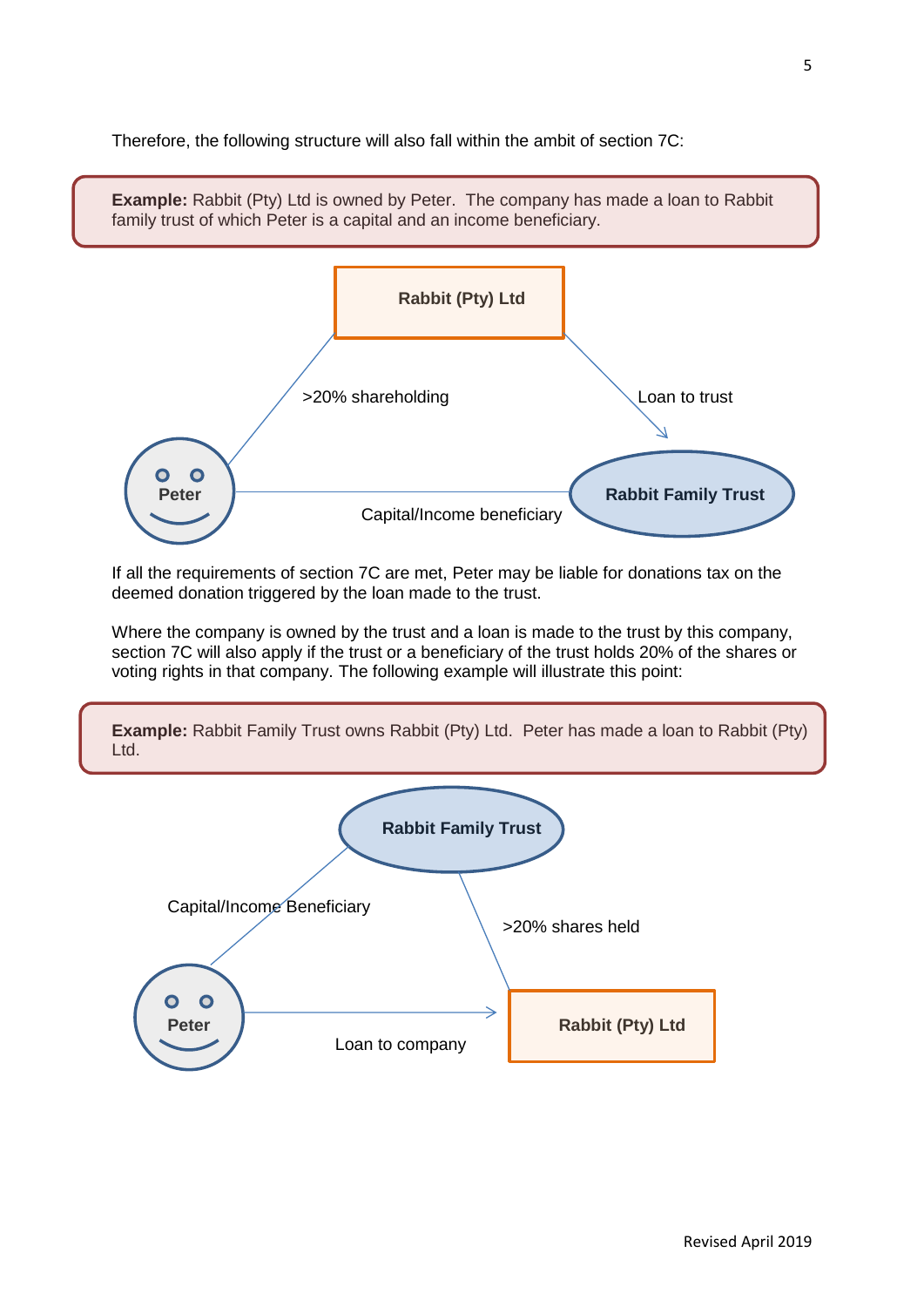#### **What is an indirect loan?**

An example of an indirect loan to a trust is where the connected person lends money to a third party with the understanding that that third party on-lends the funds to the trust – to overcome the connected person requirement – where the third party is required to cede the rights in terms of the loan to the connected person as security for the loan.

In this instance the connected person will still be viewed as the lender for purposes of applying section 7C.

**Example:** Peter and his spouse and children are beneficiaries of the Rabbit Trust.

Peter enters into a loan with a business partner, Paddington, who is not a connected person in relation to any of the trusts. He lends him R1 500 000. It is an interest-free loan that is payable on demand and subject to the condition that Paddington lends the R1 500 000 to the Rabbit Trust on the same basis (no interest and payable on demand). In addition Paddington has to cede the loan to Peter as security for the loan made between them.

In this instance the loan will still fall into the ambit of section 7C and Peter will still be viewed as the lender and he will still be liable for donations tax, as if he made the loan to the Rabbit Trust in his personal capacity.

#### **The deemed donation and donations tax payable**

Once it is determined that a loan was made to a trust by a connected person in relation to that trust (or by a company that meets the requirements), one will determine if any interest is being charged on that loan. If no interest is charged, or if interest is charged at a rate less than 7.75% per annum (the current official interest rate), there will be a deemed donation.

If interest is charged at 7.75% per annum or in excess of 7.75% per annum, there will not be a deemed donation and section 7C will not apply.

The value of this deemed donation will be equal to either 7.75% per annum on the outstanding loan amount (in the case of a no interest loan), or the difference between 7.75% per annum and the actual interest rate being charged (in the case of the rate being less than 7.75% per annum).

Once the deemed donation is determined on the last day of the year of assessment, the lender will have to declare the donation to SARS.

Natural persons are entitled to a donations tax exemption of up to R100 000 per annum. Therefore the lender will only pay donations tax on the deemed donation insofar it exceeds R100 000. The result is that donations tax will only be payable on interest-free loans in excess of R1 290 322.50 (R1 290 322.50 x 7.75% = R100 000).

Donations tax is levied at 20%.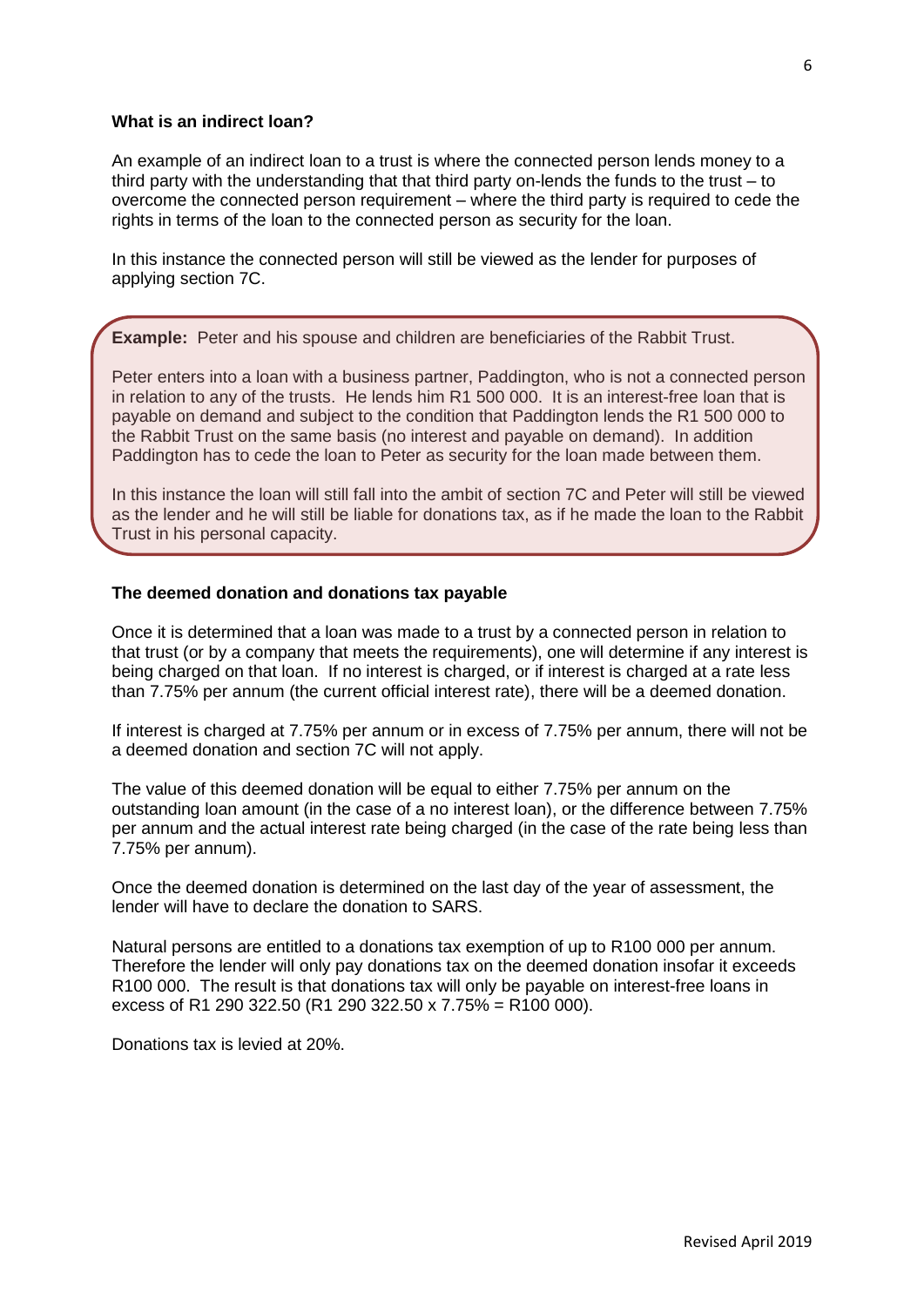**Example 1:**

Peter, a beneficiary of the Rabbit Family Trust (as indicated in the example above), lent R5 000 000 to the trust, charging no interest.

The deemed donation for that year of assessment will be equal to R5 000 000 x 7.75% = R387 500. Assuming Peter made no additional donations during the tax year, donations tax will be payable on R287 500 (R387 500 – R100 000).

Therefore Peter will have to pay R57 500 donations tax.

**Example 2:** 

Peter lent the trust R5 000 000 at an interest rate of 5% per annum.

The deemed donation for the year of assessment will be equal to:  $= (R5 000 000 x 7.75%) - (R5 000 000 x 5%)$  $=$  R387 500  $-$  R250 000  $= R137 500$ 

Assuming Peter made no other donations during the year, he will be liable for 20% donations tax on R37 500 (R137 500 – R100 000). Therefore he will have to pay R7 500 donations tax.

#### **Example 3:**

Peter's great-grandmother lent money to the Rabbit Family Trust in 1987. The loan was for an amount of R1 000 000 and it was interest free. In her will she bequeathed the loan to Peter's mother, Angela, and therefore the trust now owes Angela R1 000 000. There is still no interest being charged on the loan.

Angela is a connected person in relation to Peter who is a beneficiary of the Rabbit Family Trust and therefore the loan will fall within the ambit of section 7C.

The deemed donation made by Angela to the trust is R1 000 000 x 7.75% per annum  $=$ R75 000. Assuming Angela made no other donations during the year, she will not have to pay any donations tax, as the total donation is less than the R100 000 annual limit.

#### **Example 4:**

Rabbit (Pty) Ltd lent R14 500 000 to the Rabbit Family Trust for investment purposes. The shareholders of Rabbit (Pty) Ltd are Peter's father (Pete) and his uncle (Andrew) and Peter himself. They each own 10% respectively. The remaining 70% is held by unrelated third person.

Rabbit company charges 4% per annum interest on the loan.

There will be deemed donation of R580 000 which is calculated as follows:  $=(R14 500 000 x 7.75%) - (R14 500 000 x 4%)$  $=$  R543 750.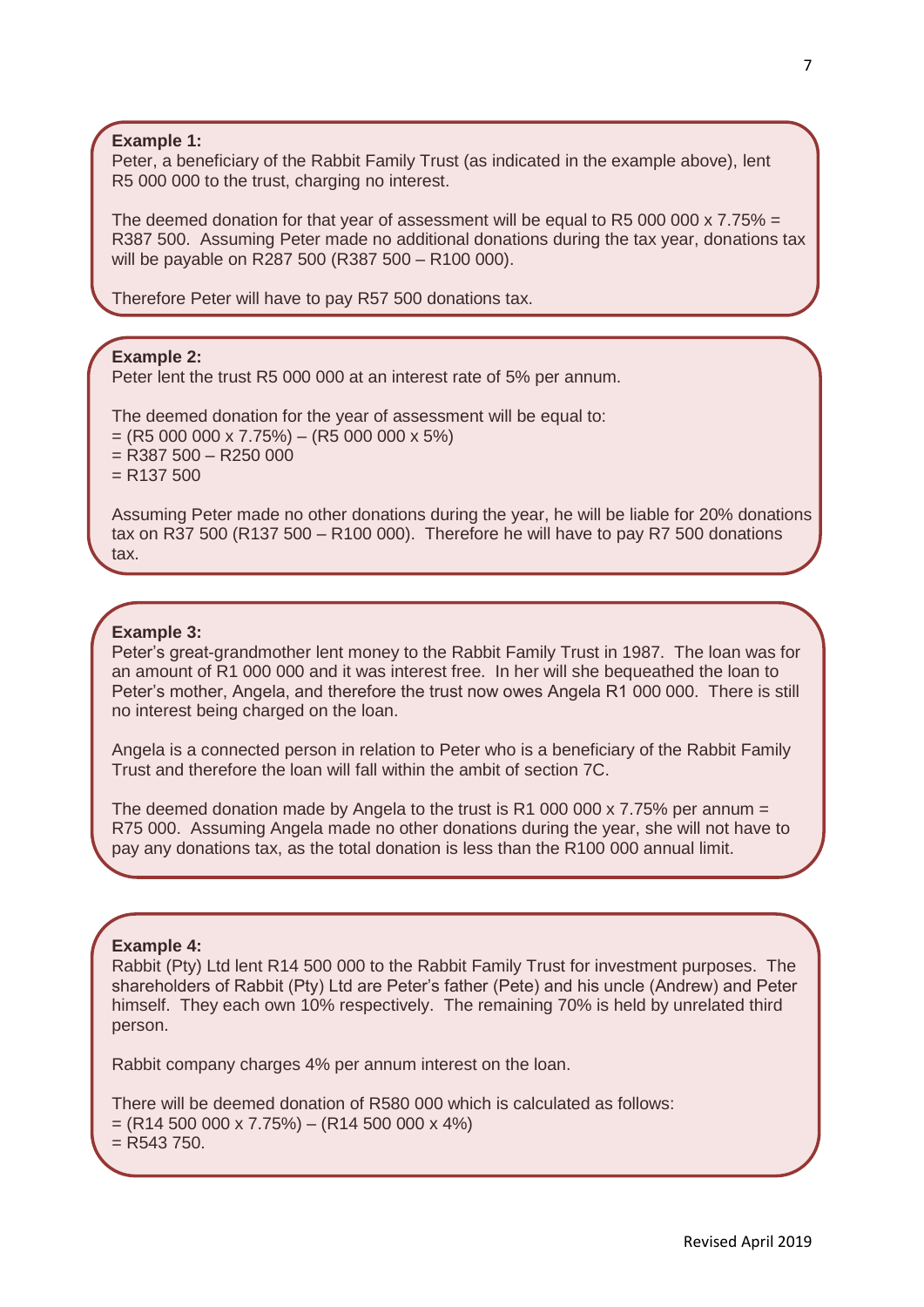As Peter, Pete and Andrew own 30% of the shares in Rabbit (Pty) Ltd, only 30% of the deemed donation is attributed to them in equal shares. Therefore R163 125 of the deemed donation will be attributed to them, which is equal to R54 375.

Assuming no other donations are made by any one of them during that tax year, no donations tax will be payable.

#### **Example 5:**

Peter lent R2 000 000 to Rabbit (Pty) Ltd. No interest is charged on the loan. Rabbit (Pty) Ltd is wholly owned by the Peter Rabbit Family Trust. Peter is a capital and income beneficiary in relation to the trust.

As Peter is a connected person in relation to the trust and the trust owns the company, the deemed interest of R155 000 is a deemed donation (R2 000 000 x 7.75%). Donations tax will be payable by Peter on R55 000 (R155 000 – R100 000) amounting to R11 000 (R55 000 x 20%).

#### **Example 6:**

Peter lent R12 000 000 to the Rabbit Family Trust. He got married to Sue on 1 August 2017. After they got married he donated the R12 000 000 loan to Sue to avoid the consequences of section 7C.

As Sue is a connected person in relation to Peter the consequences of section 7C will apply from the date of marriage, which is when she became a connected person in relation to Peter and the trust.

The deemed donation that Sue will be taxed on will be equal to R12 000 000 x 7.75% x 7/12, which is R542 500 less R100 000 = R442 500. The donations tax on this amount will be equal to R88 500.

#### **The denial of tax losses or deductions**

Section 7C(2) determines that:

- no deduction, loss, allowance or capital loss,
- can be claimed by the trust in respect of a disposal, including a way of a reduction or waiver, or the failure to claim for the payment,
- of any amount owing,
- in respect of a loan/advance/credit provided to the trust by a connected person.

Often lenders of no or low interest loans will cancel or waive a loan – effectively write the loan off – which results in the reduction of that lender's asset base for estate duty purposes. To counter this method from being used to reduce estate duty, no deduction of this nature may be claimed in respect of interest-free or low interest loans made by connected persons to a trust.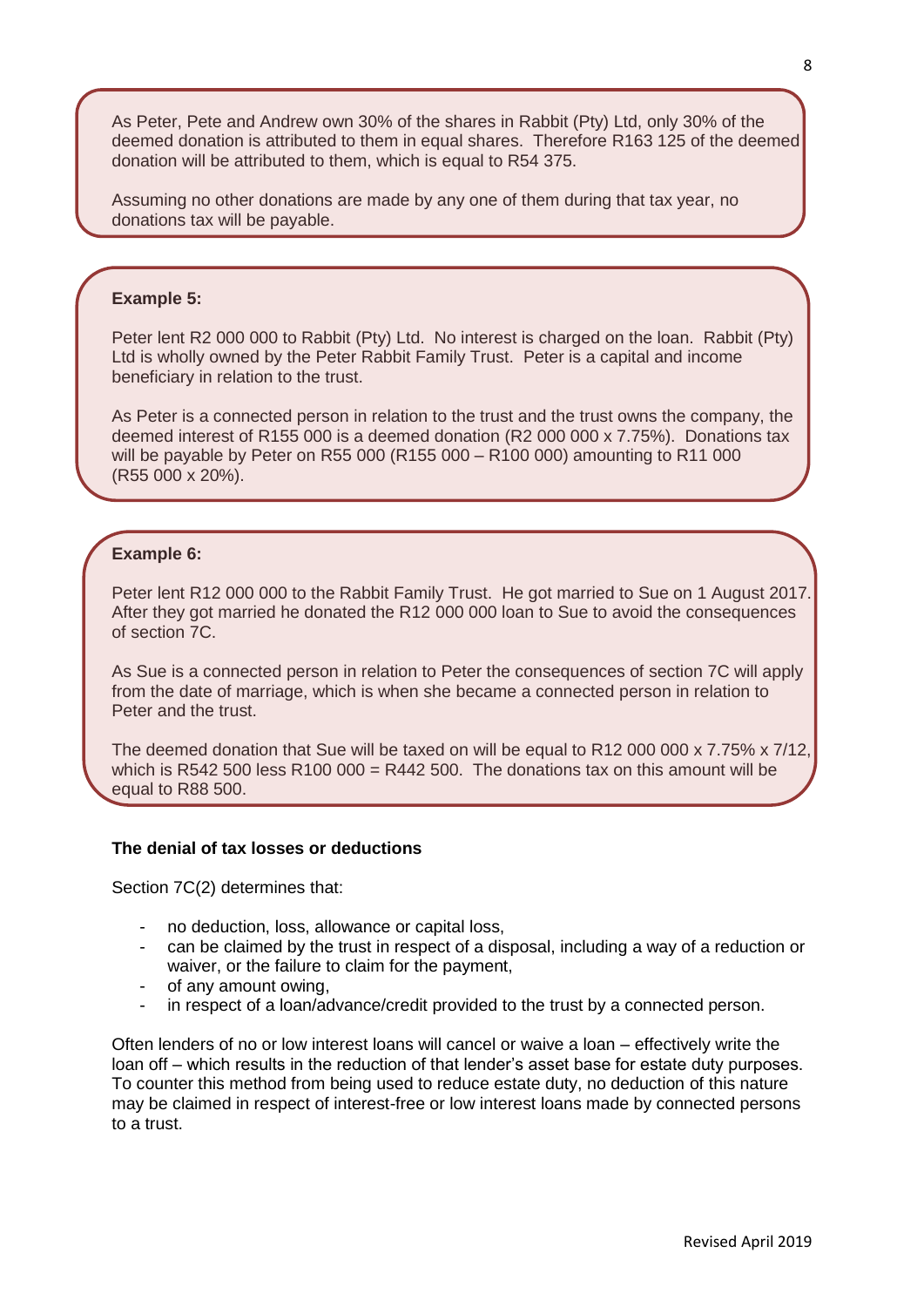## **Excluded trusts**

In terms of section 7(2)(5), the following trusts will not be affected by the provisions of section 7C:

- The trust is a public benefit organization as approved by the Commissioner in terms of section 30(3). Therefore, it includes all registered charities operated in trust that is approved by SARS.
- The trust is a small business funding entity approved by the Commissioner in terms of section 30C.
	- This is a trust that is approved by SARS and the main purpose of the trust is to provide funding to small and medium sized entities.
	- The Act contains all the requirements that the trust must meet to be approved as a small business funding entity and when in doubt it will be required to confirm approval with the auditor and tax practitioner of the trust.
- Employee share scheme trusts where all the requirements as set out in the Act are met. The requirements are as follows:
	- The trust that is created solely for purposes of giving effect to an employee share incentive scheme in terms of which that loan, advance or credit was provided by a company to that trust for purposes of funding the acquisition, by that trust, of shares in that company or in any other company forming part of the same group of companies as that company.
	- Shares may only be offered by that trust to someone by virtue of that person being in the full-time employment of a company or holding the office of director of a company.
	- $\bullet$  A person that is a connected person in terms of paragraph (d)(iv) of the definition of "connected person" in relation to a company or any other company forming part of the same group of companies as that company (i.e. a person that holds at least a 20 per cent interest either individually or collectively with connected persons) may not participate in that scheme.
- The trust is a special trust as defined in paragraph (a) of the definition contained in the Act.
	- This is therefore limited to apply in respect of special trusts set up for disabled beneficiaries.

In addition, the following loans will also be excluded from the consequences of section 7C:

• The loan was provided to the trust by a person with a vested interest in the trust or in return for a vested interest in the trust, and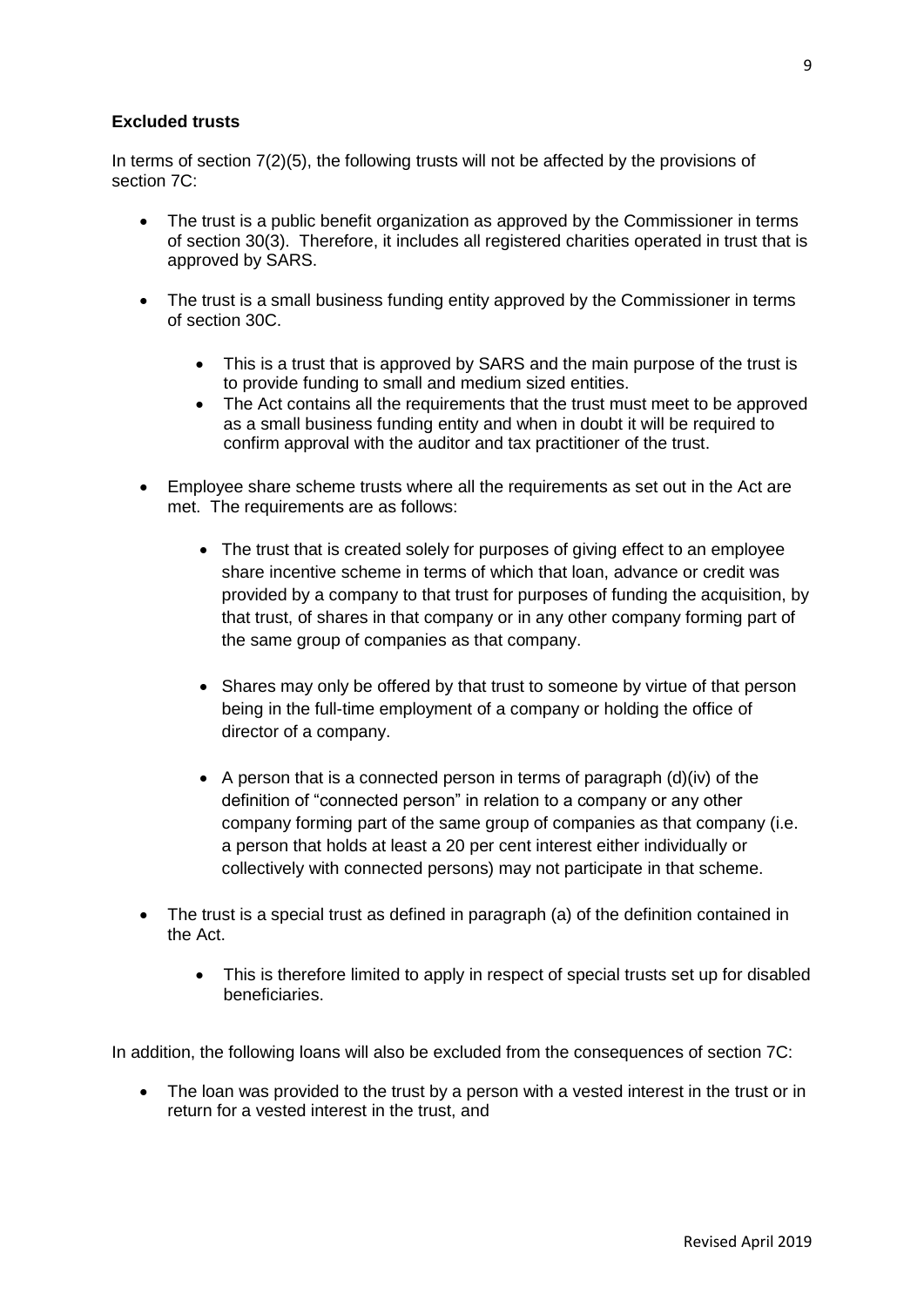- the beneficiaries of the trust hold a vested interest in all the income and assets of the trust, and
- no beneficiary of the trust can hold or acquire an interest in the trust other than a vested interest in all income and assets of that trust, and
- the vested interest of each beneficiary is determined solely by reference to and in proportion to the assets, services or funding contributed by that beneficiary to that trust, and
- none of the vested interests held is subject to a discretionary power of the trustees.

Note that the trust envisaged above does not necessarily include all vested trusts and is specifically aimed at trusts where the beneficiary's interest is determined by their contribution made to the trust. This would typically be a business trust where the beneficiary is also generally the trustee and all the beneficiaries share in the profits and losses of the trust based on the vested right they hold.

The exclusion will also apply in respect of *bewind* trusts where the beneficiary of that trust makes a loan to the trust that is interest-free or a low interest loan.

 The loan was wholly or partly used to fund the acquisition of a property used as a primary residence by that person (the lender) or that person's spouse and the loan relates to part of that loan that funded the acquisition of the property.

**Example:** Peter lends money to his family trust and the trust uses the loan to purchase a property and Peter (or his spouse) uses the property as their primary residence.

Peter lent the trust R3 000 000 and the trust acquired a property for R2 000 000, that is used as a primary residence, and applied the remaining R1 000 000 for other investments.

The exclusion will only apply towards the R2 000 000 applied to acquire the property. The normal consequences of section 7C will apply in respect of the R1 000 000 applied for other purposes.

- The loan is an affected transaction as defined in section 31(1) of the ITA (transfer pricing provisions);
- The loan was provided to the trust in terms of an arrangement that is a Sharia compliant finance arrangement as contemplated in section 24JA, had the trust been a bank;
- The loan is subject to the provisions of section 64E(4). This is where a loan is made to a trust by a company and this section deems that loan as a dividend.

Therefore, any loan made by a connected person to any of the trusts listed above or for the purposes listed above will not result in a deemed donation and no donations tax will be payable. Therefore no-interest or low-interest loans can be used to fund these trust structures without any donations tax implications.

## **Distributions to beneficiaries**

Where income or capital is irrevocably vested in a beneficiary but not physically paid to that beneficiary will not be regarded as a loan account for the purposes of section 7C.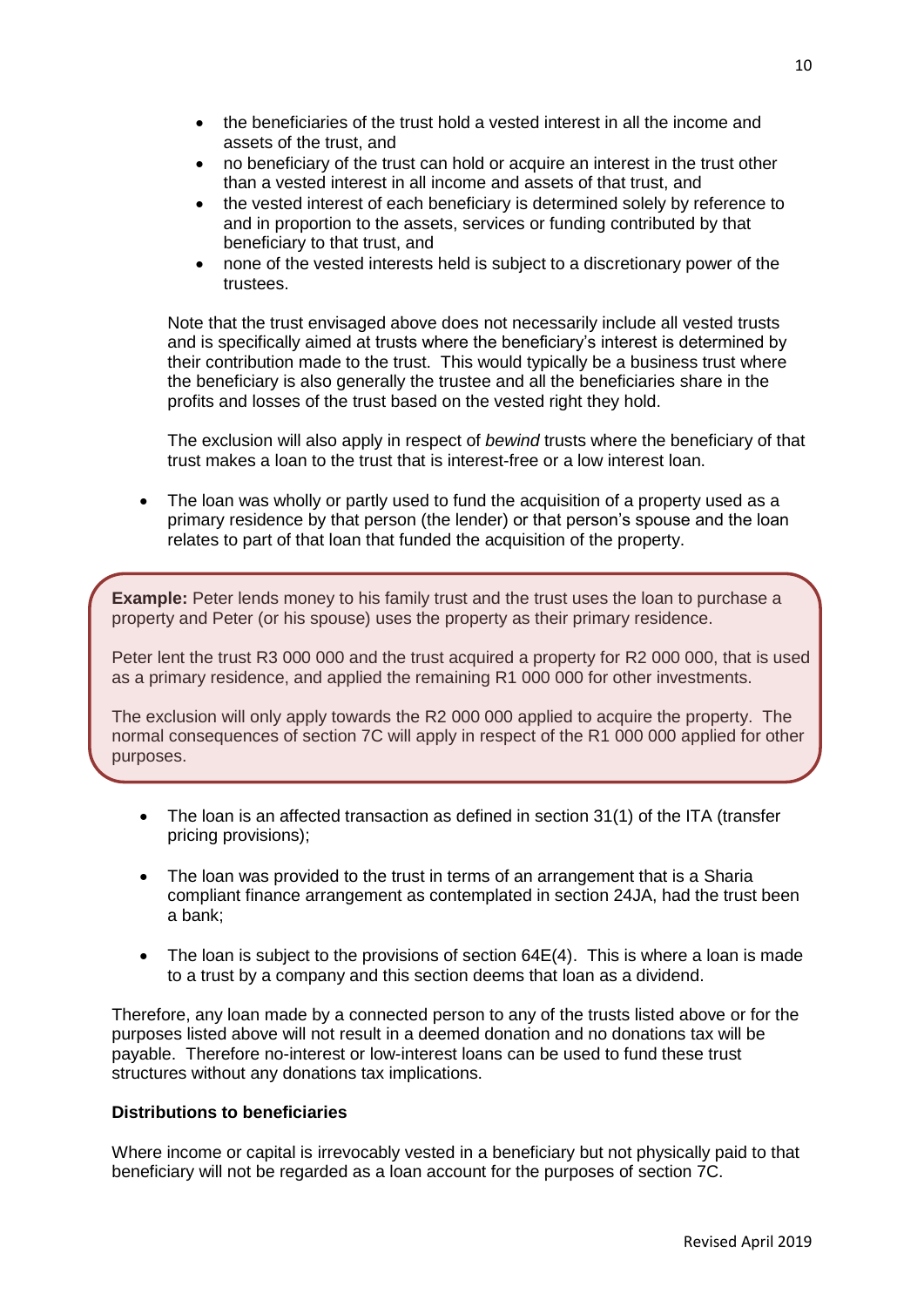#### **Example:**

The trustees of Rabbit Family Trust decides to vest R1 000 000 of the trust's income in Peter during the tax year. However, instead of paying Peter the amount of money, they retain it in the trust. So effectively the trust holds the funds on behalf of Peter.

To ensure that this vested amount does not constitute a loan for the purposes of section 7C, the following factors should be present:

- The vested amount may not be paid to that beneficiary until the happening of a certain event or certain age as provided for in the trust deed, or
- The trustees must have the full discretion to determine when payment is eventually made to the beneficiary, and
- The retention of the vested amount in the trust was not at the instance of the beneficiary, and
- The trustees will manage and administer the vested amount for the benefit of that beneficiary.

The circumstances should support the fact that there was no intention by either party's to enter into a loan agreement.

It is important that estate planners and their trust administrators review their financial statements to ensure they clearly indicate that such amounts owing to beneficiaries are not loans but in fact vested income/capital not yet paid. In certain instances corrective measures may be necessary to change the wording on the financial statements. Such amounts should not be noted as loans but rather as vested amount retained for the benefit of a specific beneficiary.

The trust deeds should also be reviewed to determine whether the deed gives the trustees the power to distribute income and/or capital to beneficiaries without paying it to them and the discretion to determine when such payment is made. Where possible, trust deeds that do not include this power should be amended.

## **What are the options to counter the consequences of section 7C?**

There are no 'one-size fits all' solutions that will eliminate the consequences of section 7C and each client's circumstances will have to be assessed to determine which of the following alternatives will be best suited.

Please involve the client's accountant/auditor and attorney in the process of investigating the alternatives and obtain the services of a fiduciary specialist (Momentum Trust) to ensure that all the consequences of each action are known upfront.

## **1. Repay the loan account/reduce the loan**

The trust can repay the loan account to the lender in full or to the extent that the loan amount remains at R1 290 322.50. In most cases this will require that the trust liquidates some of its assets to obtain the funds necessary to repay the loan. The trust can also consider transferring assets to the lender as repayment of the loan

One should be aware of the possible costs associated with the disposal/transfer of assets – capital gains tax, transfer duty, conveyancing costs, etc.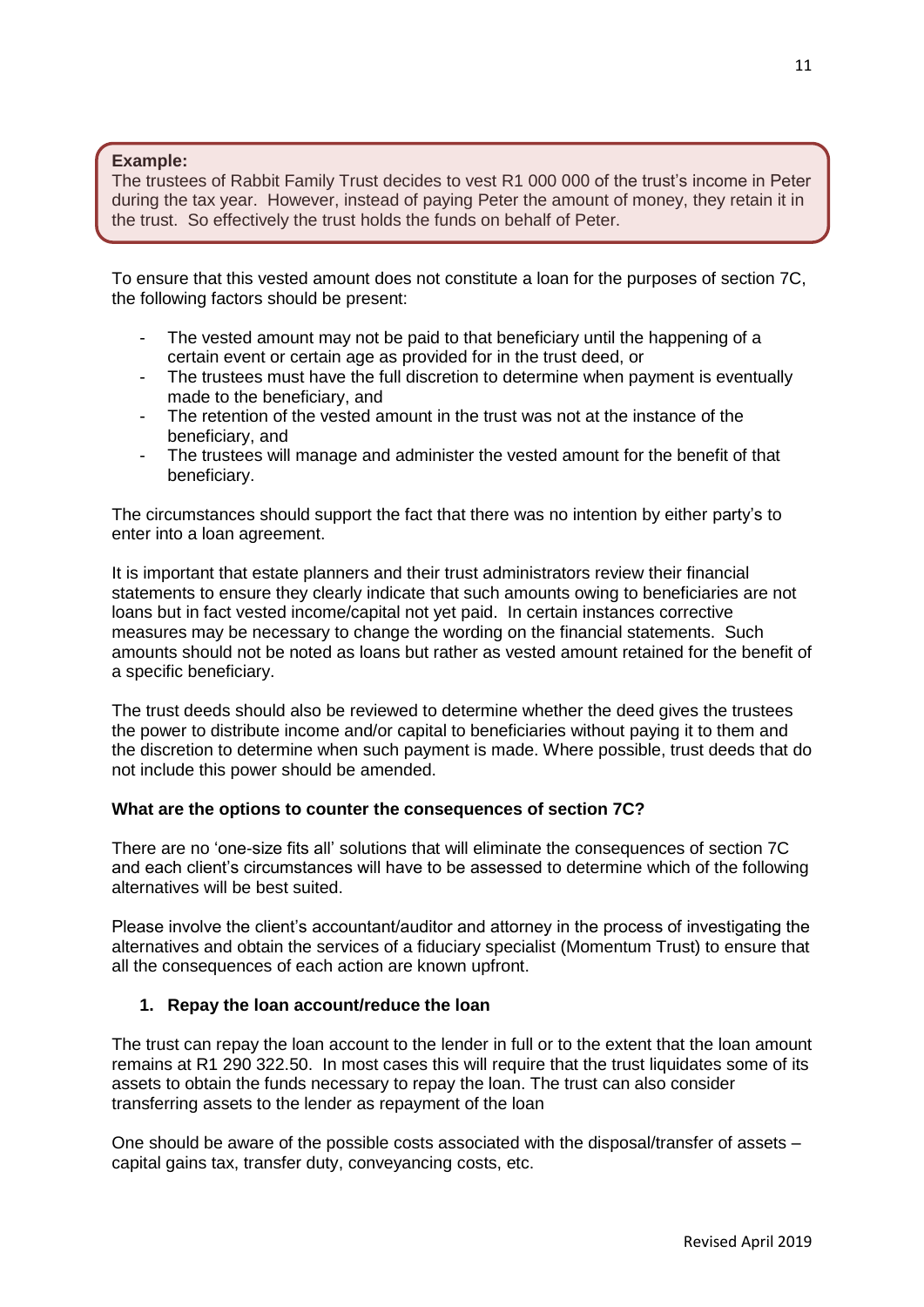Where the loan is relatively small in relation to the trust's assets, this can be a viable alternative, as the benefits associated with the trust will still apply in respect of the remaining assets.

#### **2. Donation between spouses**

Donations tax is only payable where the loan is in excess of R1 290 322.50 (assuming the lender does not use the R100 000 annual donation exemption for other purposes). Where the loan is in excess of this amount, the lender can donate a portion of the loan to their spouse – limited to an amount of R1 290 322.50.

There is no donations tax payable where donations are made between spouses.

The result will be that the spouse can use their annual R100 000 tax-free donation in respect of this portion of the loan, effectively reducing the donations tax payable by the lender by maximum of R20 000.

Example: Jack and Jill are married. Jack lent R2 500 000 to the Jack Family Trust, interest free. Based on an official rate of 7.75%, the deemed interest on the loan that will be treated as a donation, is R193 750. Jack will pay donations tax on the amount in excess of R100 000 which will amount to R18 750.

If Jack donates 50% of the loan amount to his wife, Jill, both will have a loan to the trust of R1 250 000. The donation made by Jack to Jill will not be subject to donations tax due to the exemption applicable between spouses. Jack and Jill will both be deemed to have donated R96 875 to the trust. As this amount is less than R100 000, the annual donation exemption, no donations tax will be payable.

When the portion of the loan is donated to the spouse, it is an asset in the estate of that spouse and that spouse's creditor will be able to lay claim to that asset in the event of sequestration. It remains an asset in the estate of that spouse in the event of divorce as well. In the event of death it will also be part of that spouse's deceased estate. In general the will should determine that the loan account is bequeathed back to the trust. This bequest should not trigger estate duty due to the R3 500 000 abatement available to that spouse and will not trigger capital gains tax either.

## **3. Charge interest on the loan**

The lender can prevent the application of section 7C by levying interest on the loan of 7.75% per annum.

The trust will have to pay the interest to the lender, which will require positive cash flow. It is unlikely that the trust will enjoy a tax deduction for the interest paid, unless the trust applied the loan to generate taxable income – section 11(a) determines that expenses made in the production of income will be tax deductible.

The cost comparison of the two alternatives, assuming a loan of R5 000 000, is as follows:

#### **Section 7C deemed donation on a zero interest loan:**

The deemed interest (@7.75%) on the loan is R387 500. If one takes the annual exemption iro donations into account (R100 000), it will result in R287 500 being subject to donations tax. Therefore the lender will be liable for R57 500.

#### **Interest charged @ 7.75% per annum:**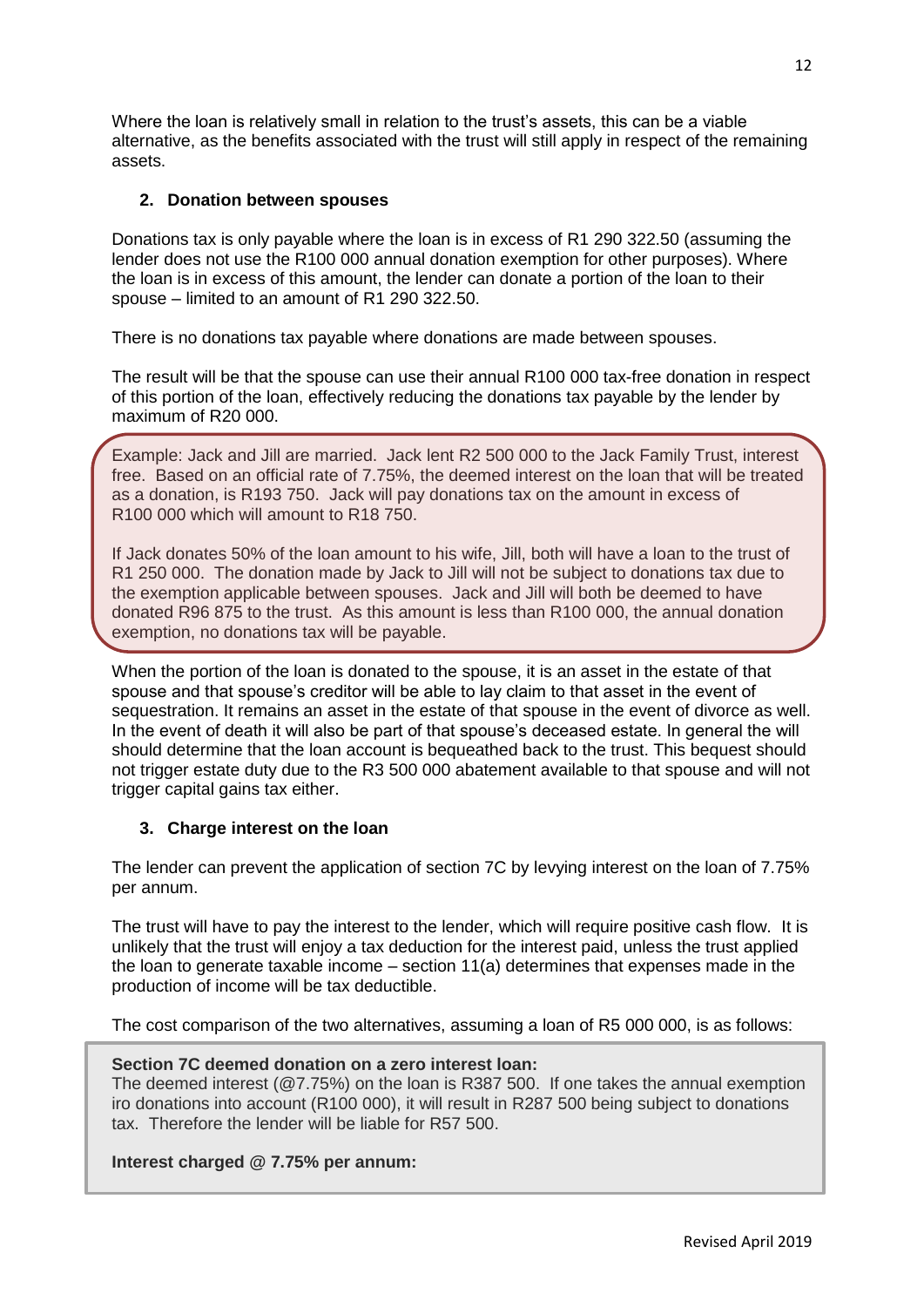The trust will have to pay the lender R387 500 per annum. This will be gross income in the hands of the lender and the annual interest exemption will apply. Therefore the taxable interest is R363 700 (assuming the lender is under 65 and the interest exemption is R23 800). The income tax payable will be as follows:

| @ marginal rate of 18% | -                        | R 65466               |
|------------------------|--------------------------|-----------------------|
| @ marginal rate of 30% | $\overline{\phantom{a}}$ | R <sub>109</sub> 110  |
| @ marginal rate of 45% | $\overline{\phantom{a}}$ | R <sub>163</sub> 665. |

To determine which option is the most viable, the size of the loan and the marginal tax rate of the lender will be the deciding factors. However, in most cases the application of section 7C will be the most cost-effective.

## **4. Outright donation vs deemed donations when making new loans**

Instead of 'selling' assets to the trust or lending funds to the trust to acquire assets, the estate planner can consider donating the asset/cash amount to the trust from the outset. Therefore pay the donations tax on the full value transferred to the trust upfront rather than setting up the interest-free loan.

The following table will compare the actual cost associated with both options.

It is assumed that the estate planner wishes to transfer R5 000 000 to the trust.

| <b>Outright donation</b><br>Interest-free loan triggering section 7C                                                                        |            |                         |                      |  |  |
|---------------------------------------------------------------------------------------------------------------------------------------------|------------|-------------------------|----------------------|--|--|
| Donated amount                                                                                                                              | R5 000 000 | Deemed interest @ 7.75% | R387 500             |  |  |
| Less tax-free donation                                                                                                                      | R100 000   | Less tax-free donation  | R <sub>100</sub> 000 |  |  |
| Taxable donation                                                                                                                            | R4 900 000 | Taxable donation        | R287 500             |  |  |
| Donations tax @ 20%                                                                                                                         | R980 000   | Donations tax @ 20%     | R57 500              |  |  |
| It will take 17 years before the deemed interest donations tax amount equals the<br>donations tax payable when doing the outright donation. |            |                         |                      |  |  |

To determine which option is more viable, the size of the asset/loan and the age of the estate planner will pay a role in deciding which option will be more viable.

## **The relevance of section 7D on loans to trusts**

There is a rule of law referred to as the *in duplum* rule. This rule provides for interest and finance costs to stop accruing in respect of a loan when the total of these amounts equal the capital portion of the debt – so the total interest charged on the debt cannot exceed that actual capital amount owing.

The introduction of section 7D (effective 1 March 2018) results in this rule not being relevant in respect of various anti-avoidance provisions (which includes section 7C) regarding the use of low or zero-interest loans.

When applying section 7C and calculating the deemed interest, the *in duplum* rule will result in the total (deemed) interest calculated to be capped at an amount equal to the actual capital amount that was lent. This would result in the deemed interest amount being limited over the lifetime of the lender and render section 7C ineffective at some point in the future. Therefore this rule cannot apply in instances where section 7C applies – to prevent this 'cap' from applying.